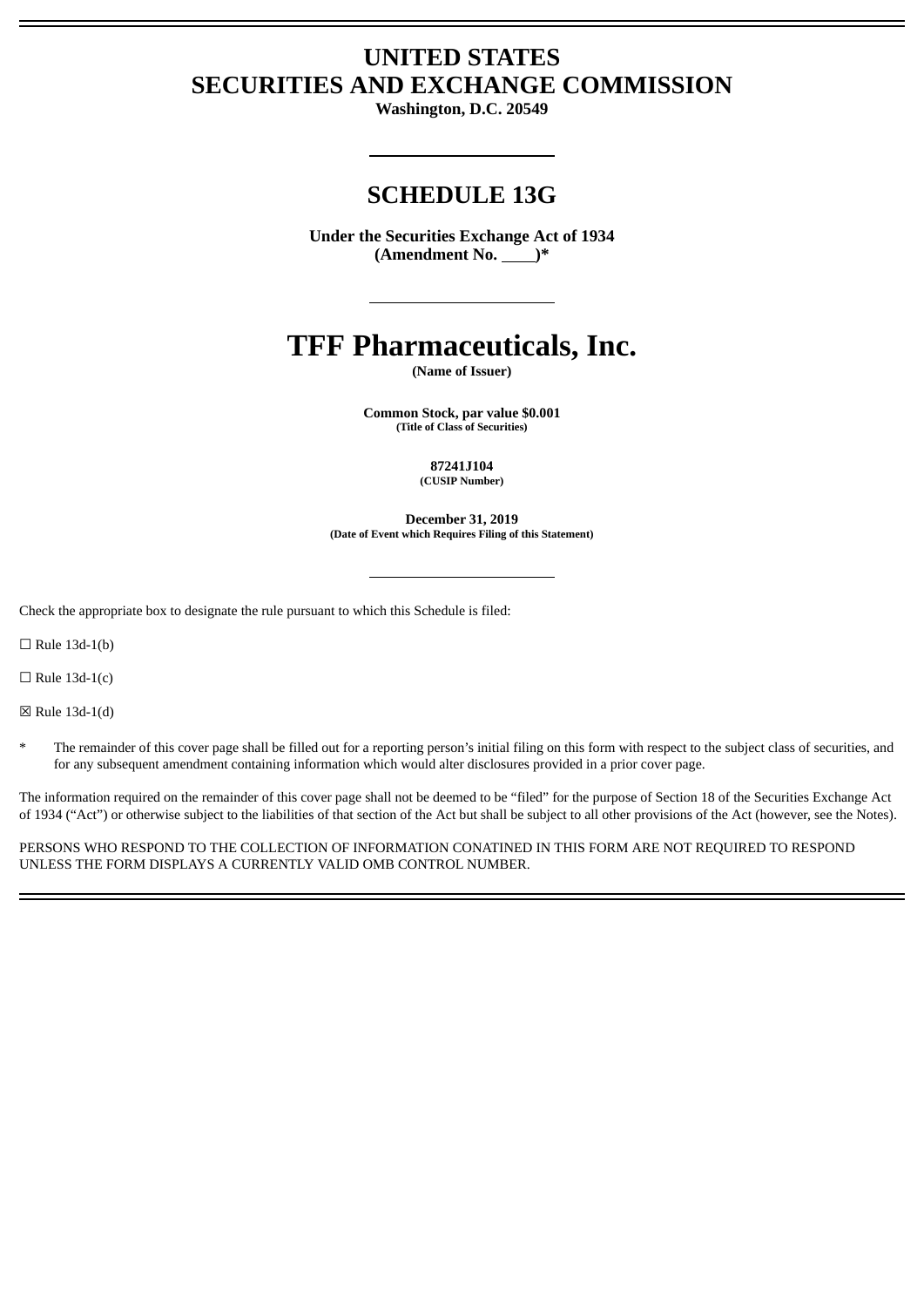CUSIP No. 87241J104 Page 2 of 4 Pages

| Lung Therapeutics, Inc.<br>I.R.S. IDENTIFICATION NOS. OF ABOVE PERSONS (ENTITIES ONLY)     |  |  |
|--------------------------------------------------------------------------------------------|--|--|
|                                                                                            |  |  |
|                                                                                            |  |  |
| 46-1383209                                                                                 |  |  |
| CHECK THE APPROPRIATE BOX IF A MEMBER OF A GROUP (see instructions)<br>2.                  |  |  |
| (a) $\Box$<br>(b) $\Box$                                                                   |  |  |
| <b>SEC USE ONLY</b><br>3.                                                                  |  |  |
| CITIZENSHIP OR PLACE OF ORGANIZATION<br>4.                                                 |  |  |
| <b>State of Texas</b>                                                                      |  |  |
| <b>SOLE VOTING POWER</b><br>5.                                                             |  |  |
| 4,000,000<br><b>NUMBER OF</b>                                                              |  |  |
| <b>SHARED VOTING POWER</b><br>6.<br><b>SHARES</b><br><b>BENEFICIALLY</b>                   |  |  |
| $\overline{0}$<br><b>OWNED BY</b>                                                          |  |  |
| <b>EACH</b><br>7.<br><b>SOLE DISPOSITIVE POWER</b><br><b>REPORTING</b>                     |  |  |
| <b>PERSON</b><br>4,000,000<br><b>WITH</b>                                                  |  |  |
| 8.<br>SHARED DISPOSITIVE POWER                                                             |  |  |
| $\mathbf{0}$                                                                               |  |  |
| AGGREGATE AMOUNT BENEFICIALLY OWNED BY EACH REPORTING PERSON<br>9.                         |  |  |
| 4,000,000                                                                                  |  |  |
| CHECK IF THE AGGREGATE AMOUNT IN ROW (9) EXCLUDES CERTAIN SHARES (see instructions)<br>10. |  |  |
| $\Box$                                                                                     |  |  |
| PERCENT OF CLASS REPRESENTED BY AMOUNT IN ROW (9)<br>11.                                   |  |  |
| 21.7%                                                                                      |  |  |
| TYPE OF REPORTING PERSON (see instructions)<br>12.                                         |  |  |
| CO                                                                                         |  |  |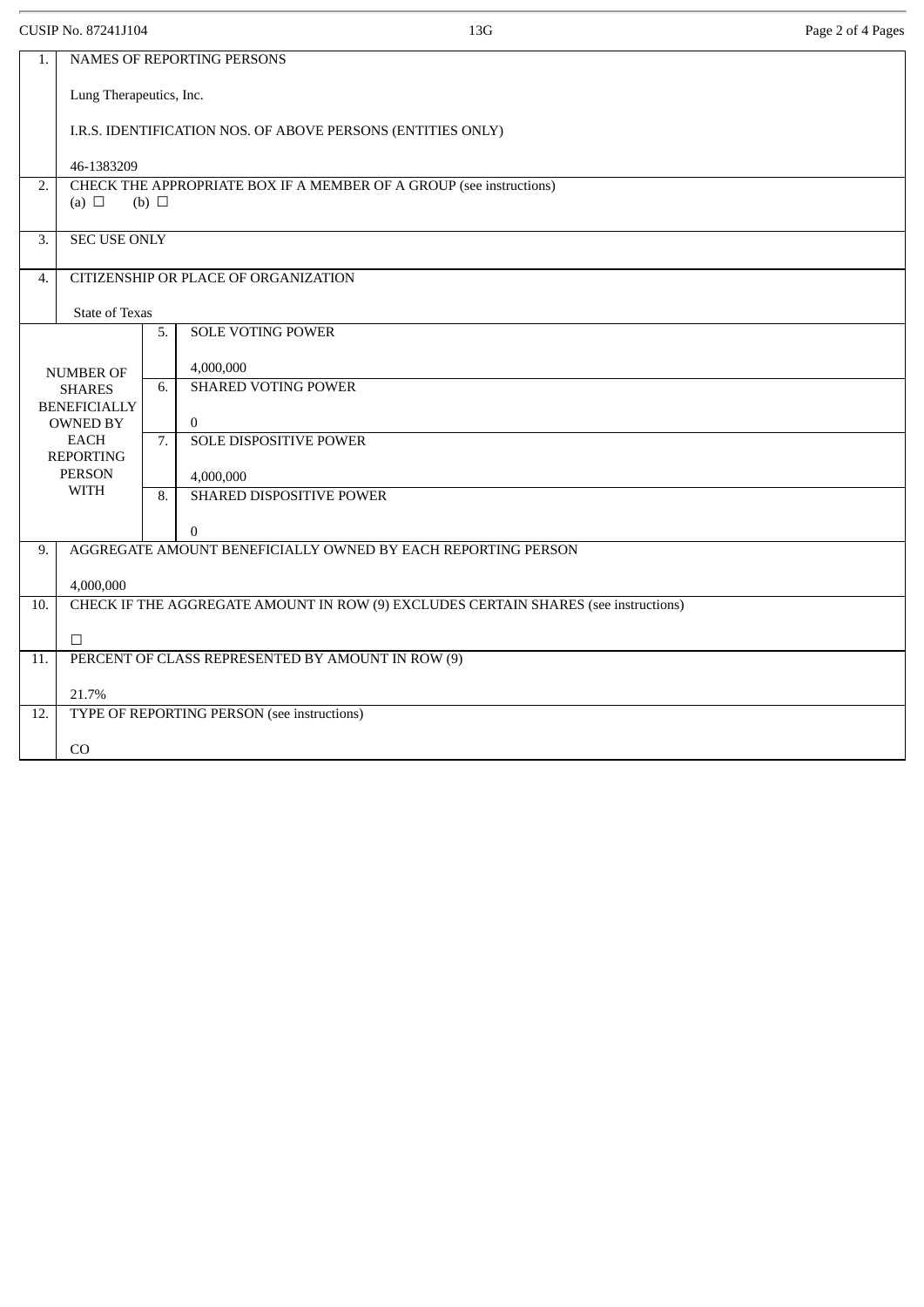#### CUSIP No. 87241J104 **Page 3 of 4 Pages** 2 of 4 Pages

## **Item 1.**

| (a) | Name of Issuer            |
|-----|---------------------------|
|     | TFF Pharmaceuticals, Inc. |

(b) Address of Issuer's Principal Executive Offices 2600 Via Fortuna, Suite 360 Austin, Texas 78746

#### **Item 2.**

| (a) | Name of Person Filing<br>Lung Therapeutics, Inc.                                                             |
|-----|--------------------------------------------------------------------------------------------------------------|
| (b) | Address of the Principal Office or, if none, residence<br>2600 Via Fortuna, Suite 360<br>Austin, Texas 78746 |
| (c) | Citizenship<br>State of Texas                                                                                |
| (d) | Title of Class of Securities<br>Common Stock, par value \$0.001                                              |
| (e) | <b>CUSIP Number</b><br>87241J104                                                                             |
|     |                                                                                                              |

Item 3. If this statement is filed pursuant to §§240.13d-1(b) or 240.13d-2(b) or (c), check whether the person filing is a:

Not applicable.

## **Item 4. Ownership.**

Provide the following information regarding the aggregate number and percentage of the class of securities of the issuer identified in Item 1.

- (a) Amount beneficially owned: 4,000,000
- (b) Percent of class: 21.7%
- (c) Number of shares as to which the person has:
	- (i) Sole power to vote or to direct the vote 4,000,000.
	- (ii) Shared power to vote or to direct the vote 0.
	- (iii) Sole power to dispose or to direct the disposition of 4,000,000.
	- (iv) Shared power to dispose or to direct the disposition of 0.